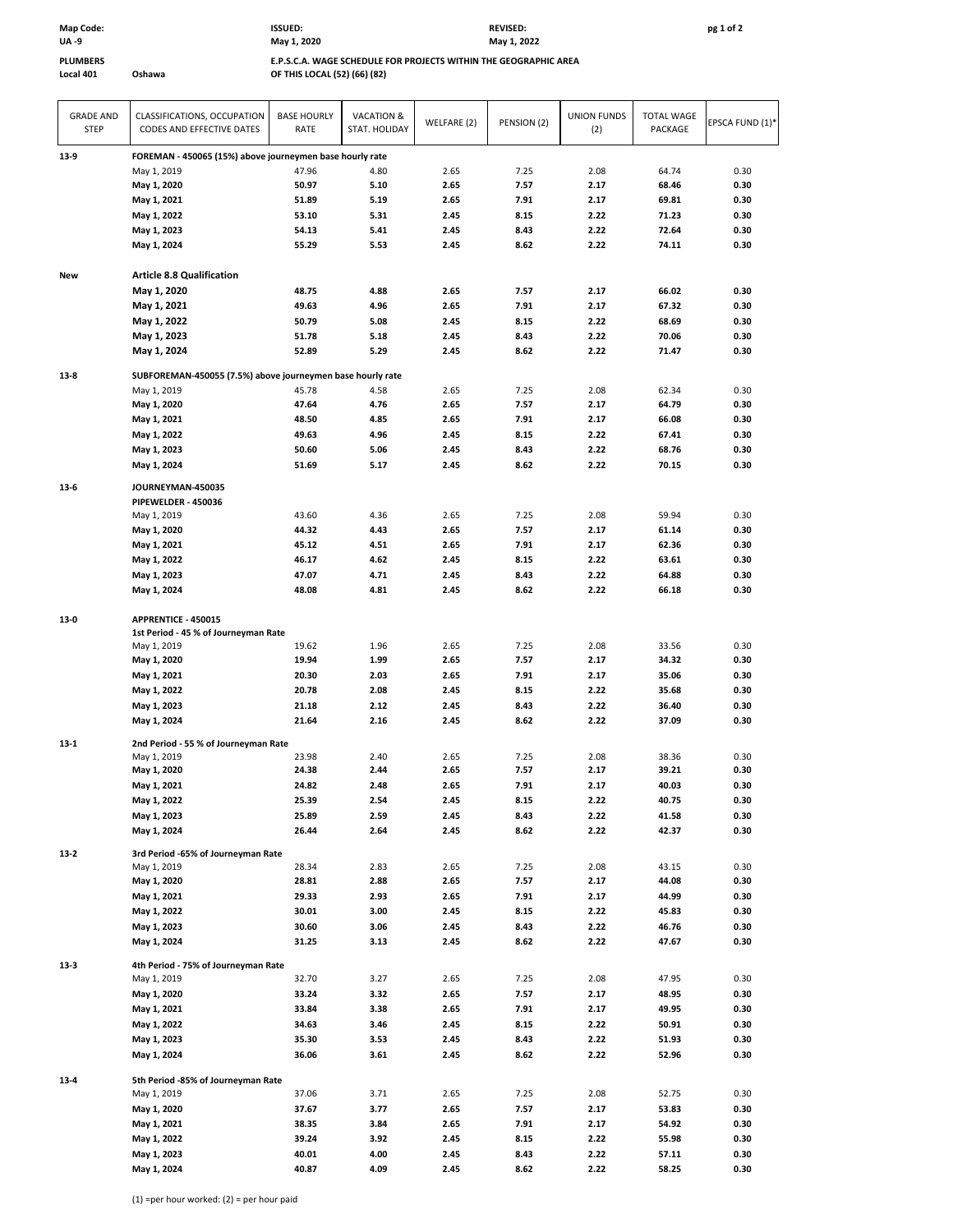\*Employer contributions to De Novo (2 cents/hour worked) and Helmets to Hardhats (1 cent/hour worked) are included in the EPSCA Association Fund of .30 cents.